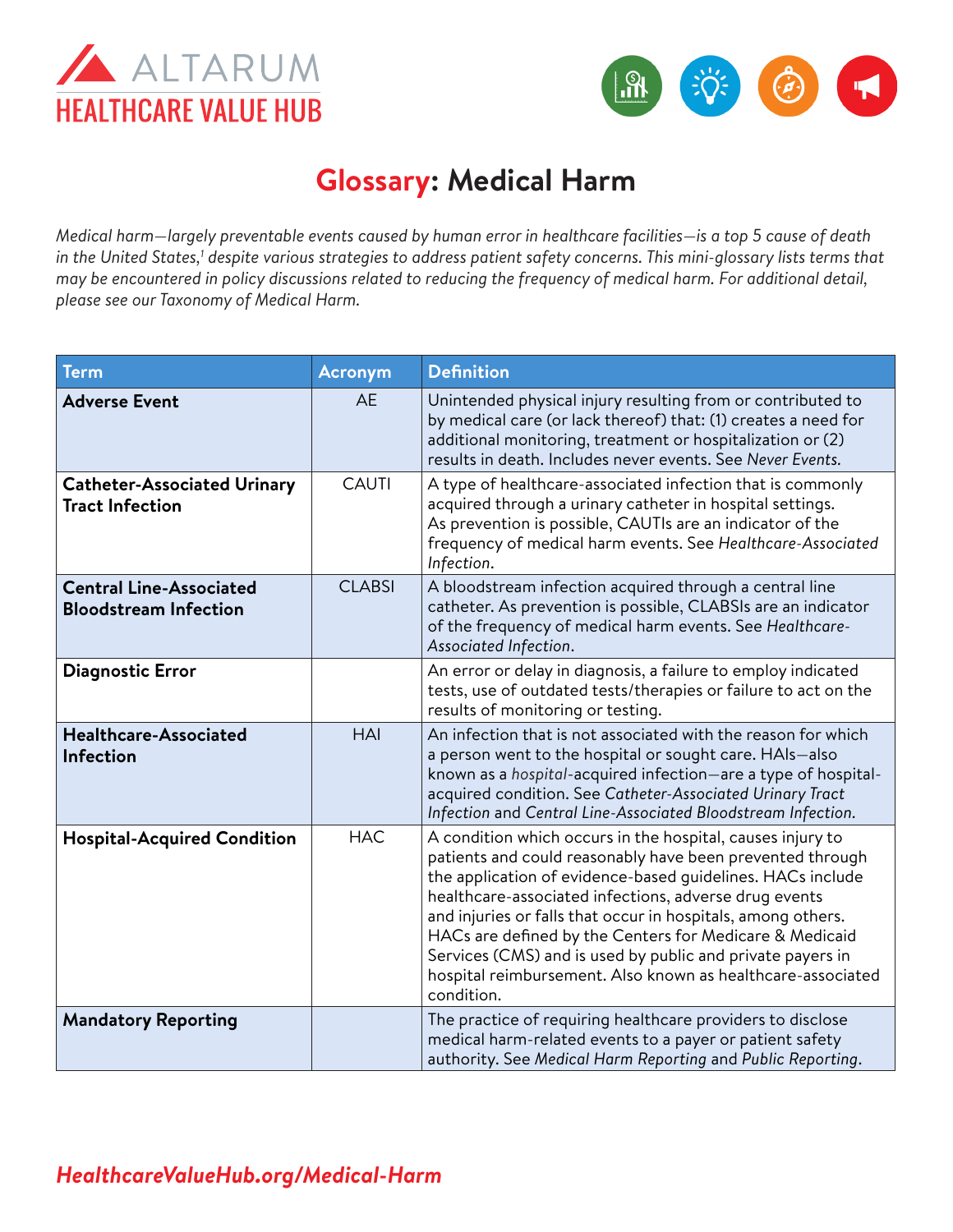| Term                                                         | <b>Acronym</b> | <b>Definition</b>                                                                                                                                                                                                                                                                                                                                                                                                                                                                                |
|--------------------------------------------------------------|----------------|--------------------------------------------------------------------------------------------------------------------------------------------------------------------------------------------------------------------------------------------------------------------------------------------------------------------------------------------------------------------------------------------------------------------------------------------------------------------------------------------------|
| <b>Medical Error</b>                                         |                | An act of commission (doing something wrong) or omission<br>(failing to do something right) leading to an undesirable health<br>outcome or significant potential for an undesirable health<br>outcome in a clinical setting.                                                                                                                                                                                                                                                                     |
| <b>Medical Harm</b>                                          |                | Unintended physical injury resulting from healthcare, including<br>never events, hospital-acquired conditions, healthcare-<br>acquired infections, medication errors and diagnostic errors.                                                                                                                                                                                                                                                                                                      |
| <b>Medical Harm Reporting</b>                                |                | The disclosure of patient safety events by the clinical<br>personnel associated with the event. See Mandatory Reporting<br>and Public Reporting.                                                                                                                                                                                                                                                                                                                                                 |
| <b>Medication Error</b>                                      |                | Any preventable event that may cause or lead to inappropriate<br>medication use or patient harm while the medication is in the<br>control of the healthcare professional, patient or consumer.                                                                                                                                                                                                                                                                                                   |
| <b>Methicillin-Resistant</b><br><b>Staphylococcus Aureus</b> | <b>MRSA</b>    | The cause of a staph infection that is resistant to some<br>antibiotics. The spread of MRSA in healthcare settings can<br>be prevented through certain protocols; therefore, it is used<br>as an indicator of the frequency of medical harm events. See<br>Healthcare-Associated Infection.                                                                                                                                                                                                      |
| <b>National Healthcare Safety</b><br><b>Network</b>          | <b>NHSN</b>    | The Centers for Disease Control's (CDC) tracking system for<br>healthcare-associated infections that provides healthcare<br>facilities and state and federal governments with data that can<br>be used to identify problems and measure prevention efforts.<br>See Healthcare-Associated Infections.                                                                                                                                                                                             |
| <b>Never Events</b>                                          |                | Largely preventable adverse events that are identifiable,<br>measurable and serious, resulting in significant disability or<br>death. Many insurers no longer pay for the additional costs<br>associated with never events. See Serious Reportable Events.                                                                                                                                                                                                                                       |
| <b>Near Miss</b>                                             |                | Any event that could have had adverse consequences, but did<br>not, and was indistinguishable from an adverse event in all but<br>the outcome. See Adverse Event.                                                                                                                                                                                                                                                                                                                                |
| <b>Potentially Avoidable</b><br>Complication                 | <b>PAC</b>     | Any medical event that negatively impacts a patient and<br>is potentially controllable by the physician or hospital that<br>manages the patient. As defined by Altarum, PACs include<br>hospital-acquired conditions, patient safety indicators<br>identified by the U.S. Agency for Healthcare Research and<br>Quality (AHRQ), avoidable readmissions, healthcare-acquired<br>infections, medication errors and more, to the extent that this<br>type of harm can be identified by claims data. |
| <b>Patient Safety Indicators</b>                             | PSI            | A set of 26 indicators developed by the U.S. Agency for<br>Healthcare Research and Quality (AHRQ) to provide<br>information on safety-related adverse events occurring in<br>hospitals following operations, procedures and childbirth.                                                                                                                                                                                                                                                          |
| <b>Patient Safety Organization</b>                           | <b>PSO</b>     | An entity to which healthcare providers and facilities<br>report patient safety data. PSOs can create patient safety<br>recommendations and enforce or encourage these standards.<br>PSO patient safety data can be confidential or publicly-<br>accessible.                                                                                                                                                                                                                                     |

## *[HealthcareValueHub.org/M](https://www.HealthcareValueHub.org/medical-harm)edical-Harm*